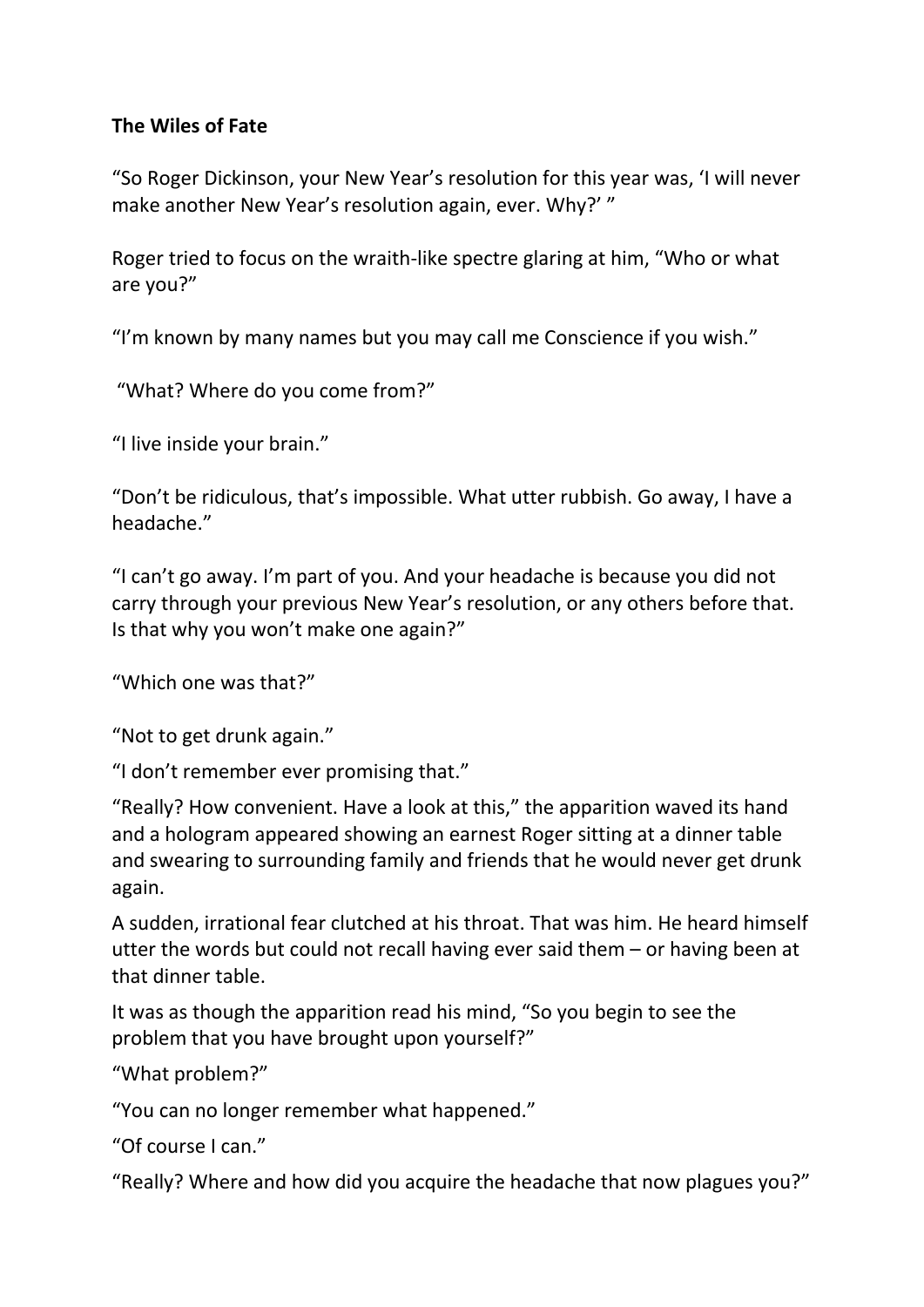Again, fear clutched at his throat, he had no recall of yesterday.

As if reading his mind, the apparition said, "You cannot recall any of the last 35 years' worth of New Year's resolutions either. Come let me show you", and it reached out its hand.

Roger took it and suddenly found himself hovering just under the ceiling looking at himself lying on the bed.

Terror struck deep into his psyche but for the moment he could not respond in any way.

"Look," said the apparition, sweeping its hand over the body on the bed and suddenly the scene changed and a much younger Roger sat on the edge of the bed holding his head in his hands and moaning, "This year I'm going to resolve to never get drunk again."

With each successive wave of its hand the apparition conjured up a Roger, a year older, looking the worse for wear and making another New Year's resolution. He heard his own words ringing down the years, "I'm going to travel more. I'm never going to get drunk again. I'm never again going to lie to my wife again. I'm going to drink less. I'm going to lose weight. I'm never going to get drunk again. I'm going to go to the gym every day. I'm never going to get drunk again."

And so they rolled on and on.

Roger could not remember them yet he knew he'd made them, and failed to see them through. This kind of not knowing that he knew, yet he'd forgotten, terrified him.

Wide eyed he looked the apparition in the eyes and let out a strange pleading question, "Am I dead?"

"No, not yet, but you soon will be if you carry on drinking. The alcohol is already affecting your memory. But then, as we have seen, you are incredibly weak willed and will kill yourself with alcohol in spite of anything you may promise, you simply cannot keep any of them."

The apparition motioned downwards and Roger felt himself floating down towards his body.

His body turned on the bed, as if in an effort to prevent him from re-entering it, and it simply fell off the bed.

As he continued to hover above his body, the terror gripped him again. Anything, anything is better than this terror he thought. Who was frightened? He or his body? Confusion gripped his being. But which being?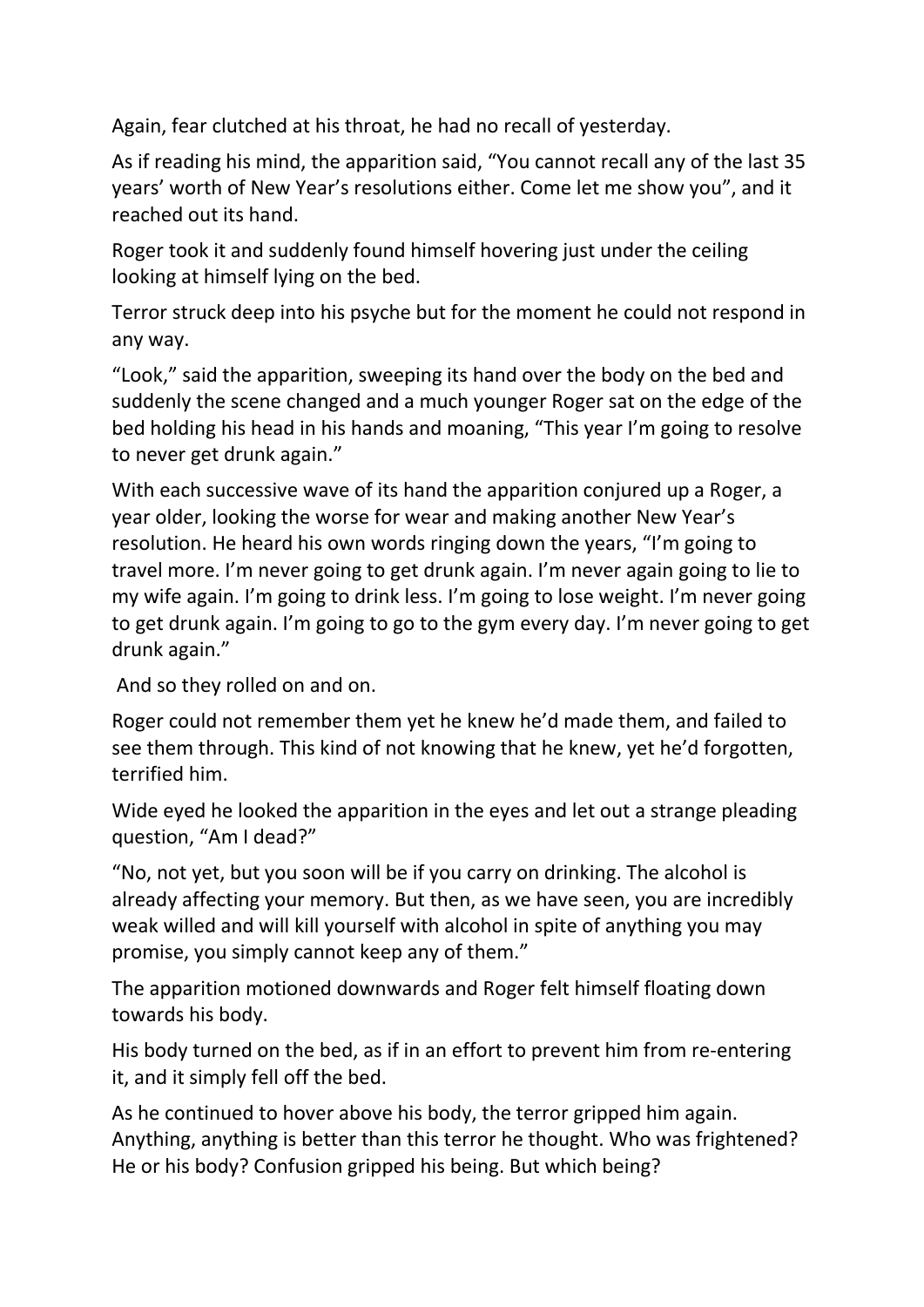He looked at the bed. His body was lying on the side where his colt was strapped to the bed. Who was doing what? Was it he? Or his body?

This turmoil frightened him to the degree that all he wanted to do was to end it, permanently.

It was as if his body read his thoughts. His throat tightened as he watched it reach for the colt, turn the weapon towards its head, and pull the trigger.

Seconds later, the door was flung open and Maggie stormed in, "What the hell . . .."

She stopped short, looking at his body with the colt in its hand, surrounded by bits of ceiling plaster.

"You useless moron, can't you even get it right to kill yourself. All you've done is ruined the ceiling. Give me that gun."

He watched as she prised the Colt from his body's fingers and pointed it between its eyes.

Now paralysed with fear and unable to control anything, he was drawn downwards and slipped back into his body, staring past the barrel, staring past his wife's head and seeing the apparition, still under the ceiling, grinning mischievously.

He heard the concussion as the Colt fired.

He let out a groan and everything went black.

\* \* \*

Consciousness came slowly to Roger bringing with it an acute awareness of a throbbing head and the remembrance of a terrifying nightmare about resolutions. He shuddered as he remembered bits of it, particularly the relish with which Maggie had shot him.

Roger groaned, just a year ago he'd made a New Year's resolution never to get drunk again and already he'd broken it. He tried to remember what happened last night. Slowly it came back, "Oh no, I 'm sure I never drank too much. Those buggers must have spiked my drinks to make me break that resolution, just because this time I said no more resolutions, ever. Maggie will never believe me. She's going to kill me."

As he struggled onto his elbows, out of the corner of his eye, he caught sight of unfamiliar objects on his bedside table.

He turned towards them - a glass of water, two tablets and a note.